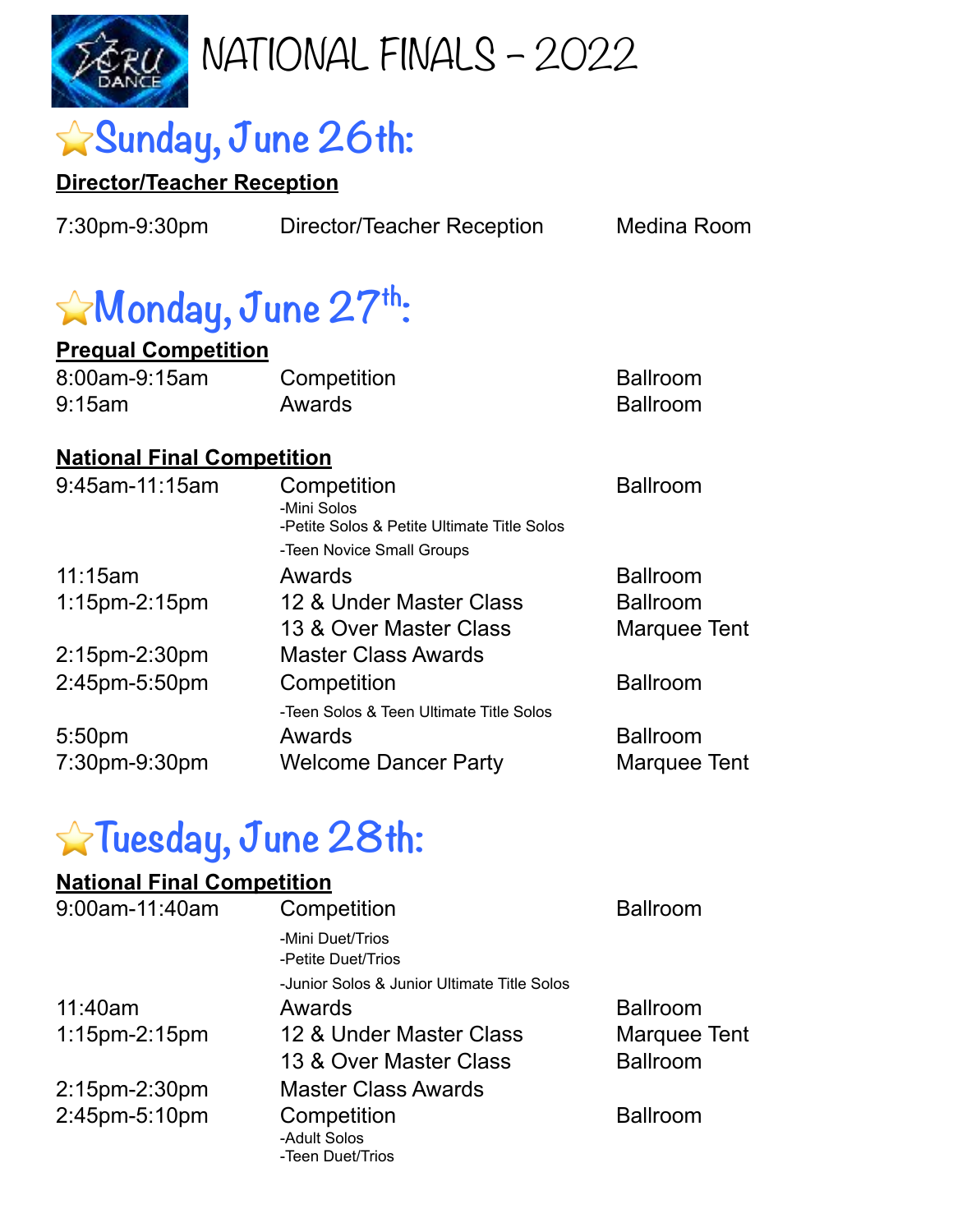|                    | -Senior Duet/Trios                               |                 |
|--------------------|--------------------------------------------------|-----------------|
|                    | -Adult Duet/Trios                                |                 |
| 5:10 <sub>pm</sub> | Awards                                           | <b>Ballroom</b> |
| 6:45pm-9:00pm      | Competition                                      | <b>Ballroom</b> |
|                    | -Teen Elite Small Groups<br>-Senior Novice Solos |                 |
|                    | -Senior Intermediate Solos                       |                 |
| 9:00 <sub>pm</sub> | Awards                                           | <b>Ballroom</b> |

### ⭐**Wednesday, June 29th:**

### **National Final Competition**

| 9:00am-11:30am     | Competition                                                        | <b>Ballroom</b> |
|--------------------|--------------------------------------------------------------------|-----------------|
|                    | -Mini Small Groups                                                 |                 |
|                    | -Petite Small Groups<br>-Petite Large Groups<br>-Junior Duet/Trios |                 |
|                    | -Junior Novice & Elite Small Groups                                |                 |
| 11:30am            | Awards                                                             | <b>Ballroom</b> |
| $1:15$ pm-2:15pm   | 12 & Under Master Class                                            | <b>Ballroom</b> |
|                    | 13 & Over Master Class                                             | Marquee Tent    |
| 2:15pm-2:30pm      | <b>Master Class Awards</b>                                         |                 |
| 2:45pm-5:20pm      | Competition                                                        | <b>Ballroom</b> |
|                    | -Junior Intermediate Small Groups                                  |                 |
|                    | -Senior Small Groups                                               |                 |
| 5:20pm             | Awards                                                             | <b>Ballroom</b> |
| 6:45pm-9:15pm      | Competition                                                        | <b>Ballroom</b> |
|                    | -Teen Intermediate Large Groups                                    |                 |
|                    | -Senior Large Groups                                               |                 |
|                    | -Senior Elite Solos & Senior Ultimate Title Solos                  |                 |
| 9:15 <sub>pm</sub> | Awards                                                             |                 |

# ⭐**Thursday, June 30th:**

#### **National Final Competition**

| 9:00am-12:00pm    | Competition                                      | <b>Ballroom</b> |
|-------------------|--------------------------------------------------|-----------------|
|                   | -Junior Large Groups<br>-Teen Elite Large groups |                 |
|                   | -Adult Large Groups                              |                 |
|                   | -Teen Line/Productions                           |                 |
| $12:00 \text{pm}$ | Awards                                           |                 |
| $1:15$ pm-2:15pm  | 12 & Under Master Class                          | Marquee Tent    |
|                   | 13 & Over Master Class                           | <b>Ballroom</b> |